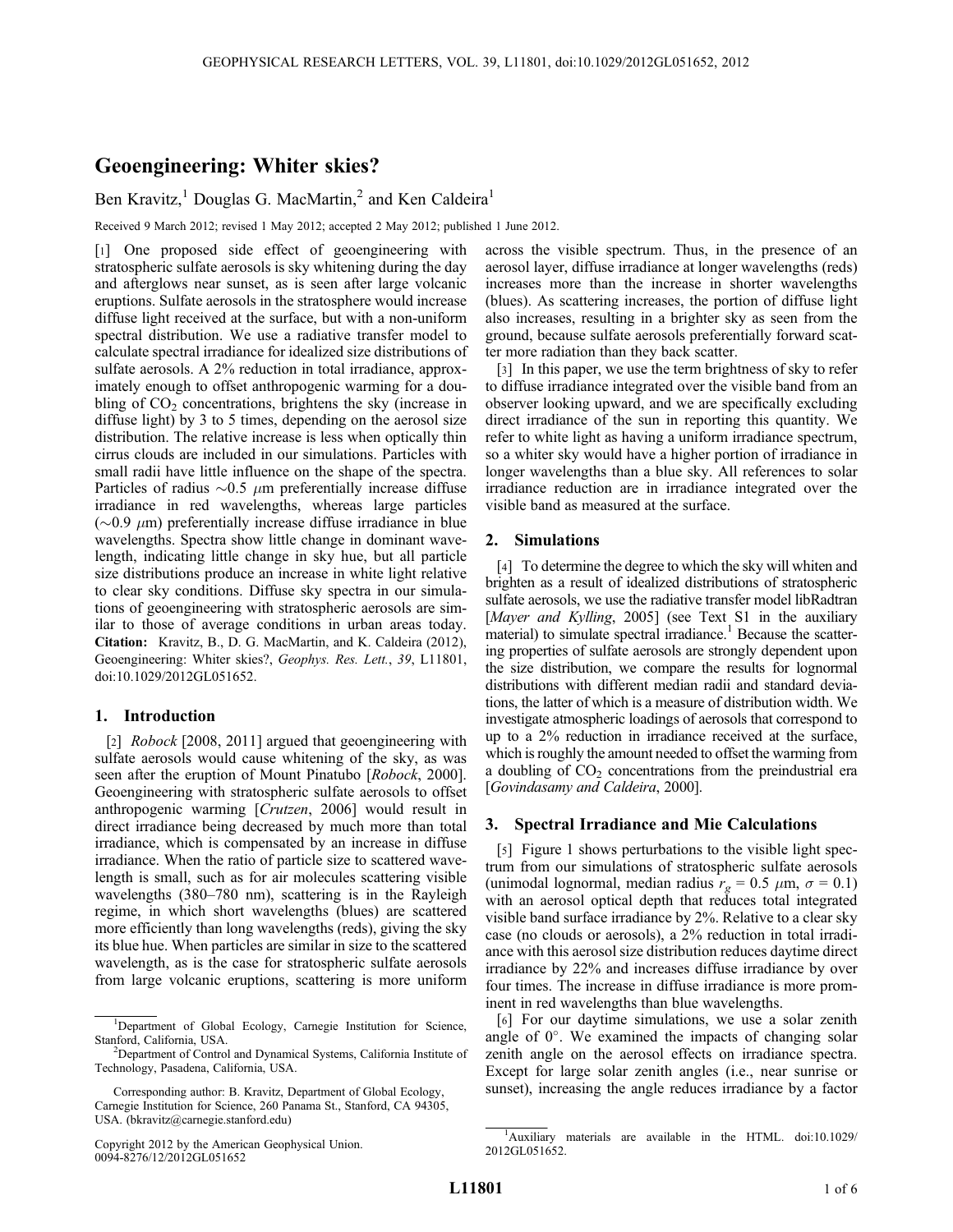

Figure 1. Spectral irradiances for clear sky, idealized geoengineering, and Pinatubo simulations. (top) A solar zenith angle of  $0^{\circ}$ , which represents daytime conditions, and (bottom) a solar zenith angle of 85 $^{\circ}$ , which represents conditions at sunset (with different y-axis). (left) Total irradiance received at the surface, (middle) direct irradiance, and (right) diffuse irradiance. Sulfate aerosol results are shown for a unimodal lognormal distribution with  $r_g = 0.5 \mu m$ ,  $\sigma = 0.1$ , and an aerosol optical depth corresponding to a 2% reduction in integrated visible surface irradiance, which is approximately the amount needed to offset the forcing from a doubling of  $CO<sub>2</sub>$  concentrations from preindustrial.

that is nearly constant at all wavelengths, so daytime sky hue changes from stratospheric aerosols are relatively insensitive to solar zenith angle (not shown). At large solar zenith angles, the sun appears redder than in daytime, as the amount of atmosphere through which light must travel to reach an observer increases. This increases the amount of Rayleigh scattering by air molecules, which preferentially scatters shorter wavelengths, and consequently longer wavelengths (reds and oranges) reach the observer as a higher portion of light [Corfidi, 1996]. Therefore, direct solar radiation at sunset appears to be redder, whereas the diffuse sky retains its blue hue (Figure 1, bottom). However, in the presence of a stratospheric aerosol layer, solar radiation is scattered by the aerosol layer, resulting in an afterglow that is characteristic of volcanic sunsets [Corfidi, 1996]. Indeed, our simulations for the eruption of Pinatubo (described in Section 3 of Text S1) show an increase in diffuse light by approximately a factor of two at long wavelengths; direct irradiance decreases by up to 75% at long wavelengths. Similar to the eruption of Pinatubo, sulfate aerosols under the specifications we simulated ( $r_g = 0.5 \mu m$ ,  $\sigma = 0.1$ ) would cause sunsets similar in appearance to volcanic sunsets.

[7] Changes in irradiance are dependent upon the size distribution of the particles, both in terms of median radius and distribution width. Figure 2 shows spectral irradiance and asymmetry parameters for a range of median radii and distribution standard deviations. The asymmetry parameter g indicates the average direction of light scattering. Pure backscattering corresponds to  $g = -1$ , pure forward scattering to  $g = 1$ , and isotropic scattering to  $g = 0$ . Note that g varies with wavelength in ways that depend on the particle size distribution. All cases show at least a factor of 2 increase

in diffuse irradiance over the clear sky case, indicating a sky brightening.

[8] The distribution with median radius  $r_g = 0.1 \mu m$ shows an asymmetry parameter that is almost uniform in wavelength, meaning the same approximate percentage of diffuse light will be forward scattered at all wavelengths. Because the solar spectrum has more irradiance in shorter wavelengths than longer ones, the diffuse spectrum resulting from stratospheric sulfate aerosols with this particular size distribution has a larger increase in irradiance in blue wavelengths than red wavelengths. The results for  $r_g = 0.1$  and 0.3  $\mu$ m are similar. For  $r_g = 0.5 \mu$ m, the asymmetry parameter favors forward scattering of longer wavelengths, resulting in a flattening of the diffuse spectrum. This whitens the sky, where white light is defined as having uniform irradiance for all visible wavelengths.  $r_g = 0.7 \mu m$  has an asymmetry parameter that favors forward scattering of both short and long visible wavelengths, and  $r_g = 0.9 \ \mu m$  favors forward scattering of short wavelengths. The latter results in the smallest change in the overall shape of the diffuse spectrum.

[9] The asymmetry parameter depends more strongly on wavelength for narrower size distributions. For a distribution median radius of  $r_g = 0.5 \mu m$ , as the distribution width increases, the asymmetry parameter becomes more uniform, slightly favoring forward scattering of shorter wavelengths. The asymmetry parameter also increases (more forward scattering) for all wavelengths when  $\sigma$  changes from 0.5 to 1.0, which skews diffuse irradiance toward shorter wavelengths.

[10] Table 1 shows increases in diffuse sky brightness (diffuse irradiance integrated over the visible band) for all simulations we performed. Larger reductions in solar irradiance are achieved by larger optical depths (Table 2 in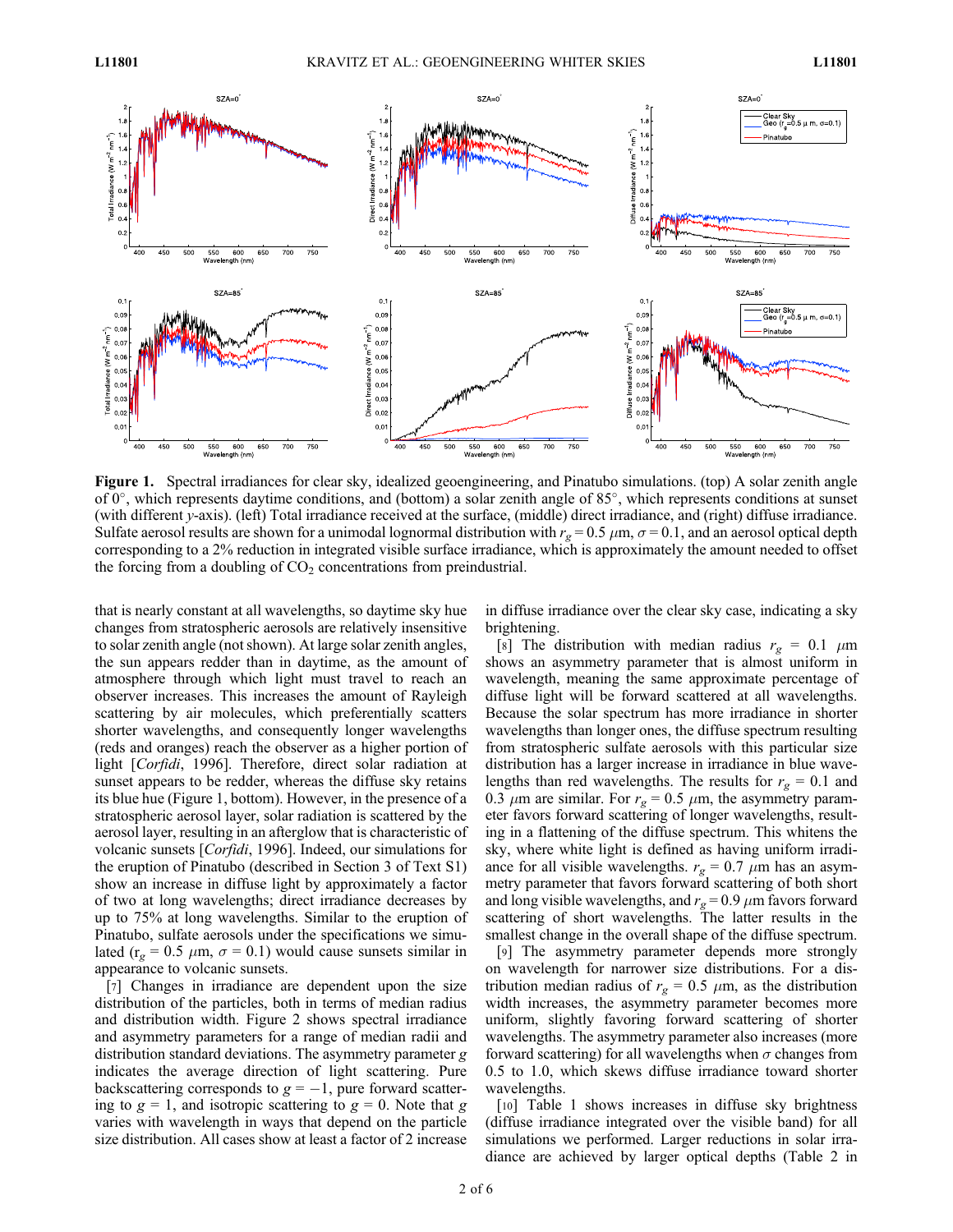

**Figure 2.** The dependence of diffuse irradiance spectra and asymmetry parameter on median radius  $(r_g)$  and standard deviation ( $\sigma$ ) of the unimodal lognormal distribution for stratospheric sulfate aerosols. (left) Radius is varied, but  $\sigma$  is fixed at 0.1, which is a narrow distribution and serves to isolate the effect of changing radius. (right)  $r_g$  is fixed at 0.5  $\mu$ m and varied  $\sigma$ . (top) The clear sky case (no aerosols) is shown for comparison.

Text S1), so large reductions have more sky brightening. Increasing  $\sigma$  from 0.1 to 0.25 decreases brightness for small distribution median radii, and increasing  $\sigma$  from 0.25 to 0.5 or 1.0 increases brightness. This can be explained by integrating under the irradiance curves in Figure 2 (top right). For large median radii, the increase in brightness is monotonic with  $\sigma$ .

[11] The dependence of brightness on the median radius of the distribution strongly depends upon the distribution width (Table 1). For narrow distributions ( $\sigma$  = 0.1), the radius that gives the largest increase in brightness is  $r_g = 0.3 \mu \text{m}$ , and the smallest increase is for  $r_g = 0.8 \ \mu \text{m}$ . For  $\sigma \ge 0.25$ , the largest brightness increase is for the smallest radius of  $r_g$  = 0.1  $\mu$ m, and brightness increases diminish almost monotonically with increasing radius.

[12] We also performed simulations of thin cirrus clouds to determine the effects of these clouds on our simulations (see Section 4 of Text S1). A cloud fraction of 20% [Mace et al., 2001] diminishes brightness increases by approximately 40% for all size distributions (Table 3 in Text S1). Effects of the geoengineering case  $r_g = 0.5 \mu m$ ,  $\sigma = 0.1$  show nearly negligible changes in total irradiance, up to a 5% decrease in direct irradiance, and over a 20% increase in diffuse irradiance (Figure 1 in Text S1). The enhancement of diffuse light by cirrus clouds is by an approximately constant factor across all wavelengths, whereas stratospheric sulfate aerosols preferentially enhance longer wavelengths over shorter ones.

#### 4. Perceived Color

[13] Determining whether the sky would be whiter under geoengineering is not straightforward. The main difficulty in determining this effect is that color is not an intrinsic property of light; rather, it is perceived and interpreted. Therefore, the relevance of showing color swatches of sky color in red-green-blue color space (or another equivalent) is not immediately apparent, as it is difficult to interpret these color swatches out of their normal perceptual context. Sky color temperature varies with sunlight and meteorological conditions, and many different color matching algorithms have been proposed, all of which can radically affect color

perception. (See Section 7 of Text S1 for a discussion and examples.) Furthermore, there is no guarantee the colors will be displayed with fidelity, as color appearance depends on the means of viewing, e.g., the computer monitor and printer.

[14] Despite these difficulties, one can obtain some measure of sky color change. A metameric match is the monochromatic wavelength which will elicit the same response in the retinas as a specified irradiance spectrum. Using an average profile of cone sensitivities [Stockman and Sharpe, 2000] and matching functions [Smith, 2005] (see Section 6 of Text S1), we determined the metameric matches to spectra produced by our simulations. Additionally, the perceived sky can be approximated as a mixture of this monochromatic light with white light (light with a uniform irradiance spectrum).

Table 1. Increases in Visible Band Integrated Diffuse Irradiance as a Measure of Diffuse Sky Brightness<sup>a</sup>

|                |          | $[r_{\rm e} (\mu m)]$ |      |      |      |      |      |      |      |      |
|----------------|----------|-----------------------|------|------|------|------|------|------|------|------|
| $\Delta I$ (%) | $\sigma$ | 0.1                   | 0.2  | 0.3  | 0.4  | 0.5  | 0.6  | 0.7  | 0.8  | 0.9  |
| 0.5            | 0.1      | 1.95                  | 2.07 | 2.10 | 2.00 | 1.86 | 1.72 | 1.62 | 1.60 | 1.62 |
|                | 0.25     | 1.88                  | 1.87 | 1.85 | 1.82 | 1.78 | 1.74 | 1.71 | 1.71 | 1.73 |
|                | 0.5      | 1.97                  | 1.95 | 1.92 | 1.90 | 1.89 | 1.87 | 1.87 | 1.87 | 1.88 |
|                | 1.0      | 2.10                  | 2.11 | 2.10 | 2.10 | 2.09 | 2.09 | 2.09 | 2.09 | 2.09 |
| 1.0            | 0.1      | 2.83                  | 3.06 | 3.10 | 2.93 | 2.66 | 2.39 | 2.22 | 2.17 | 2.22 |
|                | 0.25     | 2.71                  | 2.69 | 2.66 | 2.60 | 2.52 | 2.44 | 2.39 | 2.38 | 2.41 |
|                | 0.5      | 2.88                  | 2.83 | 2.77 | 2.75 | 2.72 | 2.69 | 2.68 | 2.68 | 2.70 |
|                | 1.0      | 3.12                  | 3.13 | 3.12 | 3.11 | 3.10 | 3.09 | 3.09 | 3.09 | 3.09 |
| 1.5            | 0.1      | 3.65                  | 3.96 | 4.03 | 3.80 | 3.41 | 3.03 | 2.78 | 2.71 | 2.78 |
|                | 0.25     | 3.48                  | 3.45 | 3.41 | 3.32 | 3.21 | 3.10 | 3.03 | 3.01 | 3.06 |
|                | 0.5      | 3.71                  | 3.65 | 3.59 | 3.54 | 3.49 | 3.46 | 3.44 | 3.45 | 3.47 |
|                | 1.0      | 4.05                  | 4.07 | 4.06 | 4.04 | 4.03 | 4.01 | 4.01 | 4.01 | 4.02 |
| 2.0            | 0.1      | 4.41                  | 4.79 | 4.88 | 4.59 | 4.11 | 3.63 | 3.32 | 3.22 | 3.32 |
|                | 0.25     | 4.20                  | 4.16 | 4.11 | 4.00 | 3.86 | 3.72 | 3.63 | 3.61 | 3.68 |
|                | 0.5      | 4.49                  | 4.42 | 4.34 | 4.27 | 4.21 | 4.17 | 4.15 | 4.16 | 4.19 |
|                | 1.0      | 4.91                  | 4.93 | 4.92 | 4.90 | 4.88 | 4.87 | 4.86 | 4.86 | 4.87 |

<sup>a</sup>Leftmost column indicates the percent decrease in total integrated visible band irradiance. All values given are ratios of integrated visible band irradiance (stratospheric sulfate aerosols divided by clear sky) and are rounded to two decimal places. In the clear sky simulations, diffuse irradiance comprises approximately 6% of total irradiance.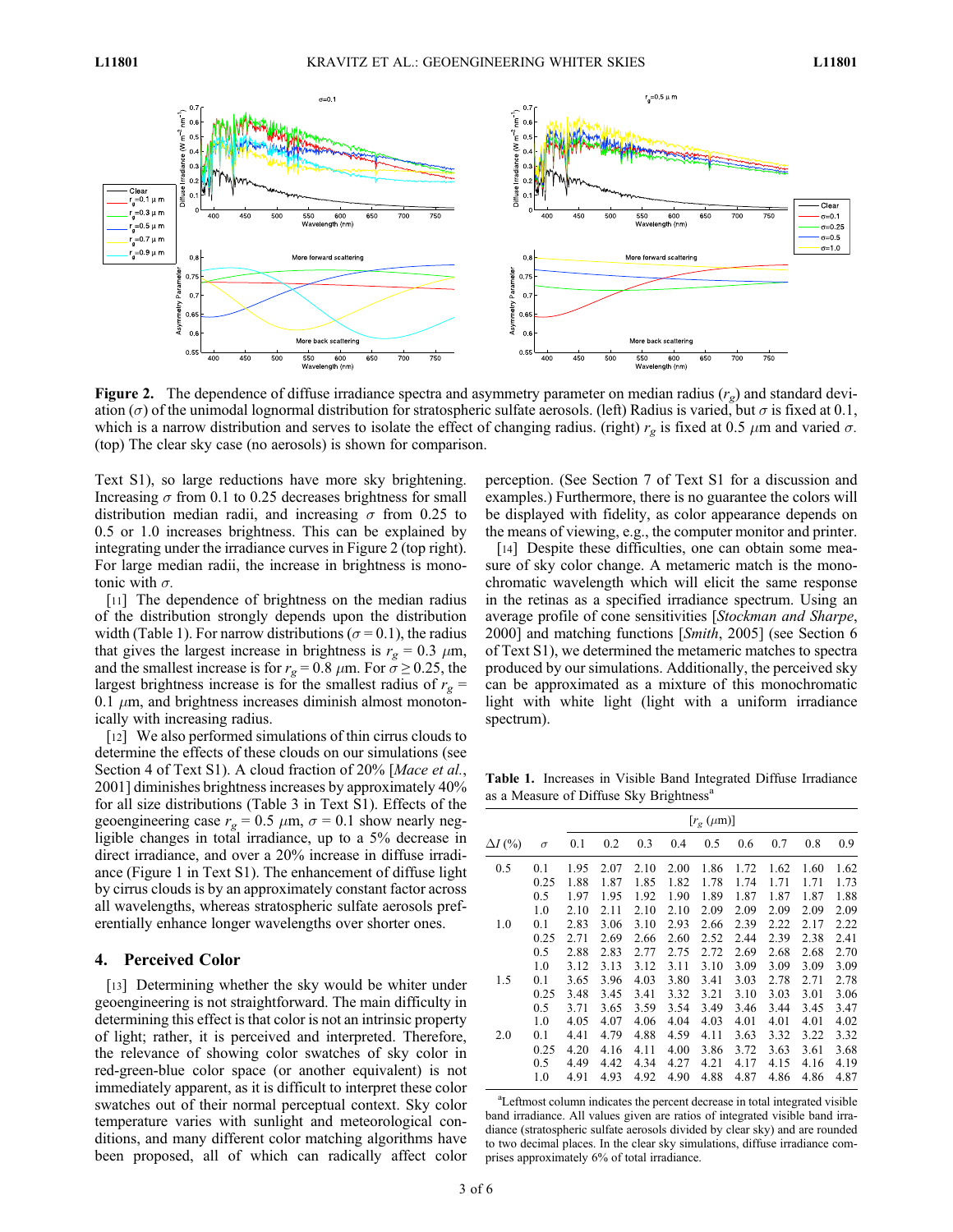

Figure 3. Metameric matches of irradiance spectra to perceived dominant wavelength. Left panel is dependence upon radius of perceived diffuse sky wavelength due to aerosol injection. Right panel shows the ratio of white (uniform spectrum) to monochromatic light, with higher values indicating a perceived whiter sky. All stratospheric sulfate aerosol values shown are for a 2% reduction in visible integrated total surface irradiance, with  $\sigma$  fixed at 0.1 to highlight radius dependence. The clear sky case (no aerosols) is shown as black horizontal lines. Red asterisks show simulations for 9 months after the 1991 eruption of Mount Pinatubo, which has a wider aerosol size distribution.

[15] Figure 3 illustrates these two concepts for our simulations, assuming a 2% reduction in visible integrated solar irradiance and a narrow size distribution to highlight the effects of radius. The black lines in Figure 3 show the case for a clear sky (no aerosols). Small radii show the largest wavelength departure, reaching a maximum difference of 8 nm.  $r_g = 0.8 \mu$ m shows the smallest departure by only 1 nm. All of the wavelengths in Figure 3 fall distinctly within the blue range [Boynton et al., 1964], so none of these departures is indicative of a radical change in sky color. However, all simulations pictured in Figure 3 show a whitening of the sky. The white to monochromatic light ratio increases by over a factor of 2 for all cases, and by a full order of magnitude for  $r_g = 0.5$  and 0.6  $\mu$ m. This figure shows that aerosols in the middle of the range we considered would likely cause the largest changes in perceived color. For reference, we have also included a calculation for the 1991 eruption of Mount Pinatubo (red asterisks, see Section 3 of Text S1 for specifications of the simulation). Nearly all of our geoengineering simulations that reduce total irradiance by 2% show more sky whitening than was seen in March after the eruption of Pinatubo.

### 5. Comparisons: Urban Pollution

[16] To provide context for our results, we compare the spectra from our stratospheric sulfate aerosol geoengineering simulations with spectra characteristic of a range of urban air pollution conditions. Since pollution in urban areas varies on a daily basis, depending upon meteorological conditions, as well as the particular urban area, we compared our results to an average of aerosol measurements (see Table 1 in Text S1) taken in three urban areas (Greenbelt, MD; Paris, France; and Mexico City, Mexico), including a low aerosol case (relatively clear day), a high aerosol case (relatively polluted day), and an average/typical case [Dubovik et al., 2002] (see Section 5 of Text S1). Stratospheric aerosols with a size distribution specified by  $r_g = 0.5 \mu m$  and  $\sigma = 1.0$  and with a reduction of visible integrated solar irradiance by  $\sim$ 1.5% have a similar spectrum to an average pollution day in the urban areas considered (Figure 4). A day with heavy pollution would correspond to a level of stratospheric sulfate aerosols that would produce a solar irradiance reduction far exceeding 2%. For reference, we have also included a simulation of the 1991 eruption of Mount Pinatubo (specifications in Section 3 of Text S1).

[17] For stratospheric sulfate aerosol distributions with  $r_g =$ 0.5  $\mu$ m and  $\sigma$  = 1.0, an optical depth of 0.15 results in a solar irradiance reduction of 1%, and reduction in irradiance scales linearly with optical depth (Table 2 in Text S1). Therefore, assuming the average urban pollution case has an optical depth of  $\tau_{550} = 0.21$ , an additional solar reduction of 1% from stratospheric aerosols would, on average, cause the sky over formerly pristine areas to look similar to the sky over urban areas. The variation of optical depth in urban areas that already occurs is much larger than the added optical depth from our simulations.

### 6. Conclusions

[18] According to our simulations, stratospheric geoengineering with sulfate aerosols at the levels considered here likely would not cause profound changes in sky hue but would whiten the sky, potentially exceeding the amount of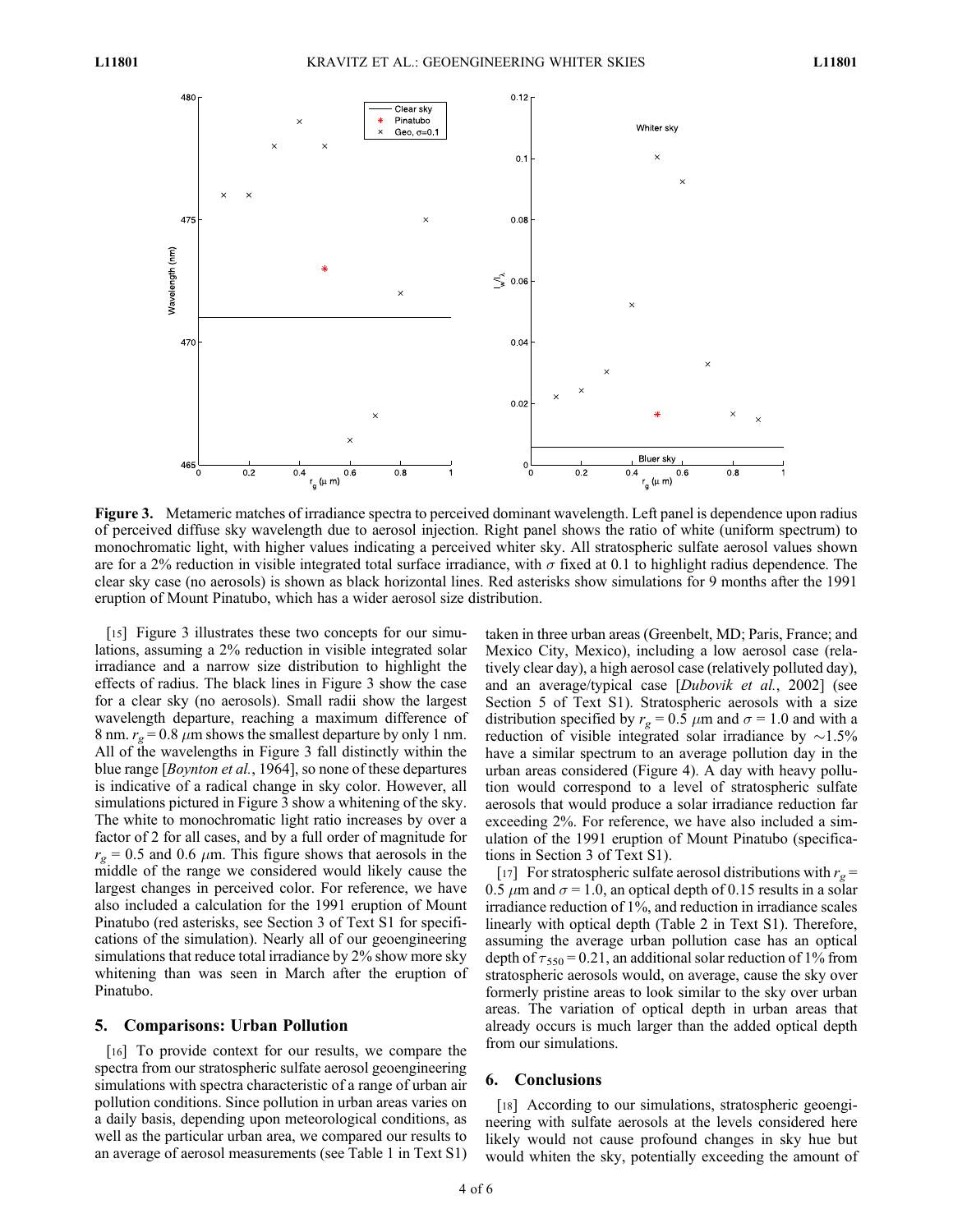

Figure 4. Direct and diffuse irradiance spectra and asymmetry parameter for different cases of urban aerosols (assumed to be sulfate aerosols, as discussed in Section 5 of Text S1), in which optical depth and Angstrom exponent are varied. All values used in calculations are taken as averages of urban aerosol values [Dubovik et al., 2002]. Shaded areas indicate a range of observed Angstrom exponents for the indicated optical depth, and solid colored lines indicate average conditions. Blue lines are an idealized sulfate aerosol distribution case with  $r_g = 0.5 \mu m$  and  $\sigma = 1.0$ , with an aerosol optical depth resulting in a 2% reduction in total surface irradiance. Red lines correspond to a simulation of the 1991 eruption of Mount Pinatubo, with conditions from March 1992.

whitening observed after the 1991 eruption of Mount Pinatubo. These levels of geoengineering would also cause sunsets similar to those seen after large volcanic eruptions.

[19] The results of this study have multiple implications, although some are not easily quantified. One of the motivations for Robock [2008] is the concern over potential psychological implications. We have provided the physics-based predictions of sky changes from stratospheric sulfate geoengineering, and our results can provide a basis for psychological research. Additionally, public perception of the effects discussed in this paper could be investigated, as the whitening of skies could contribute to opposition to geoengineering.

[20] One of the more quantifiable impacts is a potential enhancement of the land carbon sink, as was seen after the 1991 eruption of Mount Pinatubo [Mercado et al., 2009]. Diffuse light more easily penetrates canopies, and it can also more easily strike more leaf surfaces, which can increase plant photosynthetic activity. However, the degree to which this effect could occur depends on the size distribution of the sulfate aerosols, as our results show.

[21] Additionally, solar power generating capacity could be affected by geoengineering [Murphy, 2009]. Generation of solar power by concentrating solar thermal plants is largely proportional to the amount of direct sunlight received. Therefore, the reductions in direct irradiance that our results show could reduce the effectiveness of this particular method of obtaining low-carbon-emission energy, which could lead to increased use of other energy sources, including fossil fuel combustion.

[22] Although we do not discuss photochemical impacts, Tilmes et al. [2008] have shown that sulfate aerosol geoengineering has the potential to decrease stratospheric ozone concentrations. Possible impacts of sulfate geoengineering on chemistry warrant further study.

[23] Different means of generating the aerosol particles would produce different aerosol size distributions, affecting development of engineering approaches to geoengineering. If the aerosols are formed from photochemical conversion of  $SO<sub>2</sub>$  into sulfate aerosols, the expected particle size

distribution width is large [*Heckendorn et al.*, 2009], meaning the median particle radius has diminished importance in determining the amount of sky whitening, but sky brightening will be larger than for narrower distributions. However, if a monodisperse size distribution of aerosols is created, which could result from direct condensation of gaseous sulfuric acid [*Pierce et al.*, 2010], median radius becomes important in determining sky whiteness. Our results also have implications for geoengineering with engineered particles, in that the sky color and brightness will depend very strongly on the asymmetry parameter of the particle.

[24] To achieve a minimal amount of sky whitening under geoengineering with stratospheric sulfate aerosols, there are three options: (1) choose a larger particle size so the particles preferentially forward scatter more in blue wavelengths than red wavelengths (the shape of g will be similar to that of  $\bar{r}$  = 0.9  $\mu$ m in Figure 2); (2) Use particles that have less forward scattering in all wavelengths (smaller value of g); or (3) Limit the amount of sulfate geoengineering or avoid such geoengineering entirely. The first option is problematic, as large aerosols have a higher fall speed than smaller aerosols, meaning a higher rate of injection is needed for these large aerosols than for smaller ones to achieve the same amount of atmospheric mass loading. The second is problematic, as can be seen from Figure 2, because all size distributions of sulfate aerosols considered scatter prominently in the forward direction. Thus, an obvious path to avoiding sky whitening is to greatly limit or avoid entirely the intentional introduction of sulfate particles into the stratosphere.

#### References

<sup>[25]</sup> **Acknowledgments.** We thank Alan Robock for suggesting this topic and for helpful comments throughout the process of drafting this paper, as well as the reviewers for their comments.

<sup>[26]</sup> The Editor thanks the anonymous reviewers for assisting with the evaluation of this paper.

Boynton, R. M., W. Schafer, and M. E. Neun (1964), Hue-wavelength relation measured by color-naming method for three retinal locations, Science, 146, 666–668.